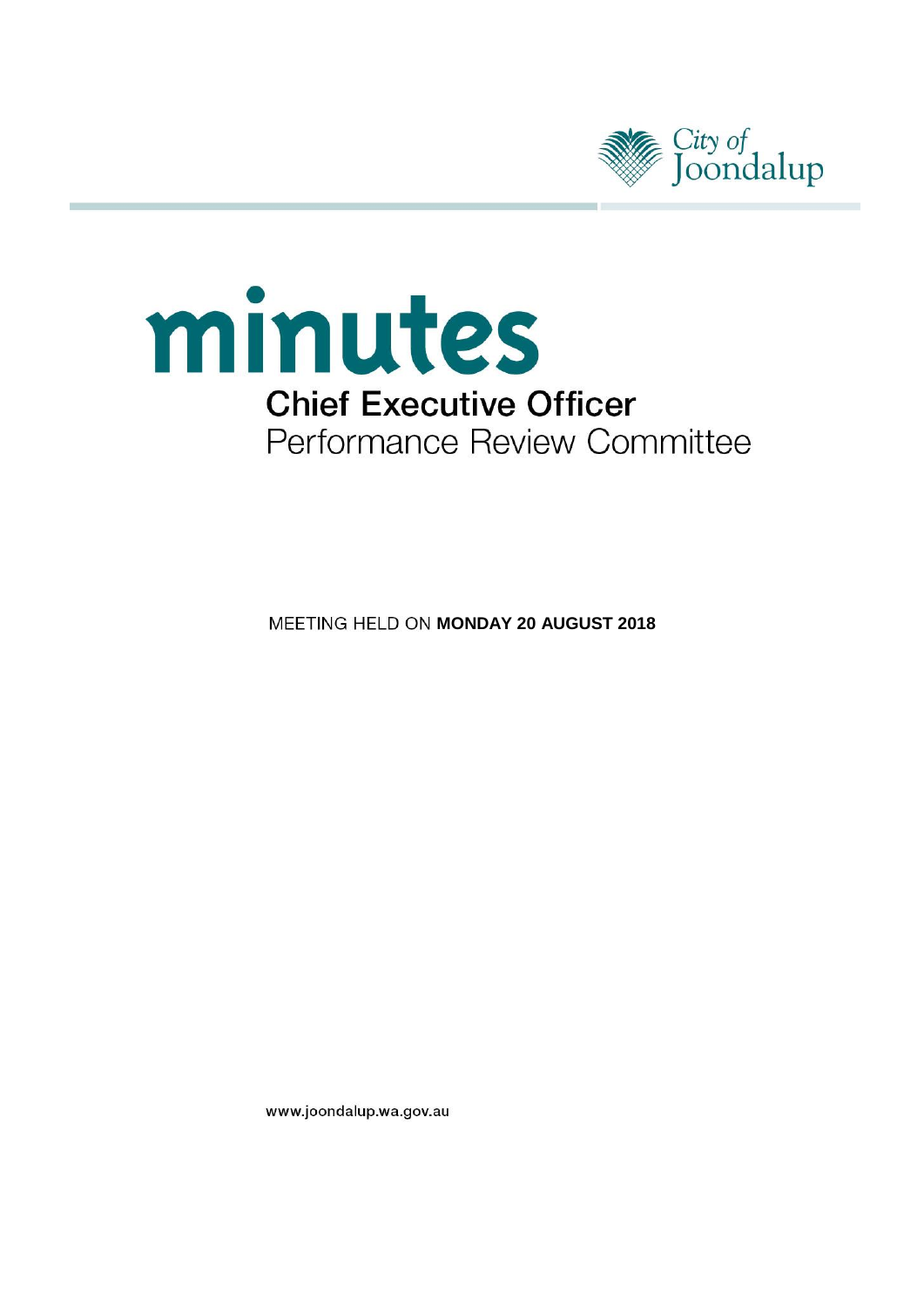# **TABLE OF CONTENTS**

| Item No. | <b>Title</b>                                                                   | Page No. |
|----------|--------------------------------------------------------------------------------|----------|
|          | <b>Declaration of Opening</b>                                                  | 3        |
|          | <b>Declarations of Interest</b>                                                | 4        |
|          | Apologies/Leave of absence                                                     | 4        |
|          | <b>Confirmation of Minutes</b>                                                 | 5        |
|          | Announcements by the Presiding Member without discussion                       | 5        |
|          | Identification of matters for which the meeting may be closed to<br>the public | 5        |
|          | <b>Petitions and deputations</b>                                               | 5        |
|          | <b>Report</b>                                                                  | 6        |
| 1        | Chief Executive Officer Annual Performance Review - Pre-Interview              | 6        |
|          | <b>Urgent Business</b>                                                         | 8        |
|          | Motions of which previous notice has been given                                | 8        |
|          | <b>Requests for Reports for future consideration</b>                           | 8        |
|          | <b>Closure</b>                                                                 | 8        |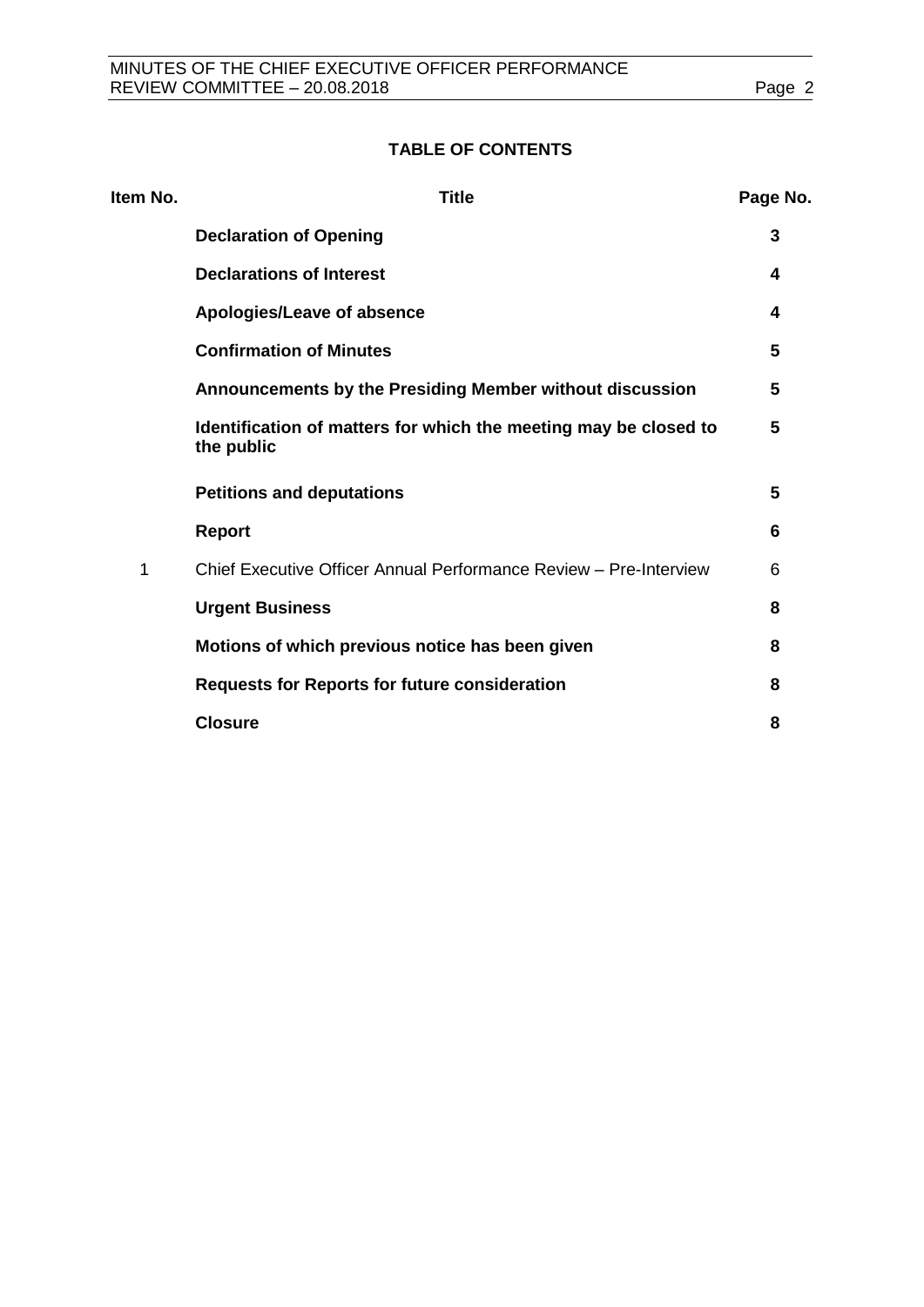# **CITY OF JOONDALUP**

#### **MINUTES OF THE CHIEF EXECUTIVE OFFICER PERFORMANCE REVIEW COMMITTEE MEETING HELD IN CONFERENCE ROOM 2, JOONDALUP CIVIC CENTRE, BOAS AVENUE, JOONDALUP ON MONDAY 20 AUGUST 2018.**

### **ATTENDANCE**

#### **Committee Members**

| Mayor Hon. Albert Jacob, JP<br>Cr Christopher May                                                | <b>Presiding Member</b>                                         |
|--------------------------------------------------------------------------------------------------|-----------------------------------------------------------------|
| Cr Tom McLean<br>Cr Philippa Taylor<br>Cr Russ Fishwick, JP<br>Cr John Chester<br>Cr Mike Norman | Deputy Presiding Member                                         |
| <b>Officers</b>                                                                                  |                                                                 |
| Mr Mike Tidy<br>Mr Brad Sillence                                                                 | <b>Director Corporate Services</b><br><b>Manager Governance</b> |
|                                                                                                  |                                                                 |

#### **Guests**

Ms Helen Hardcastle **Consultant, Learning Horizons** 

#### <span id="page-2-0"></span>**DECLARATION OF OPENING**

The Presiding Member declared the meeting open at 5.47pm.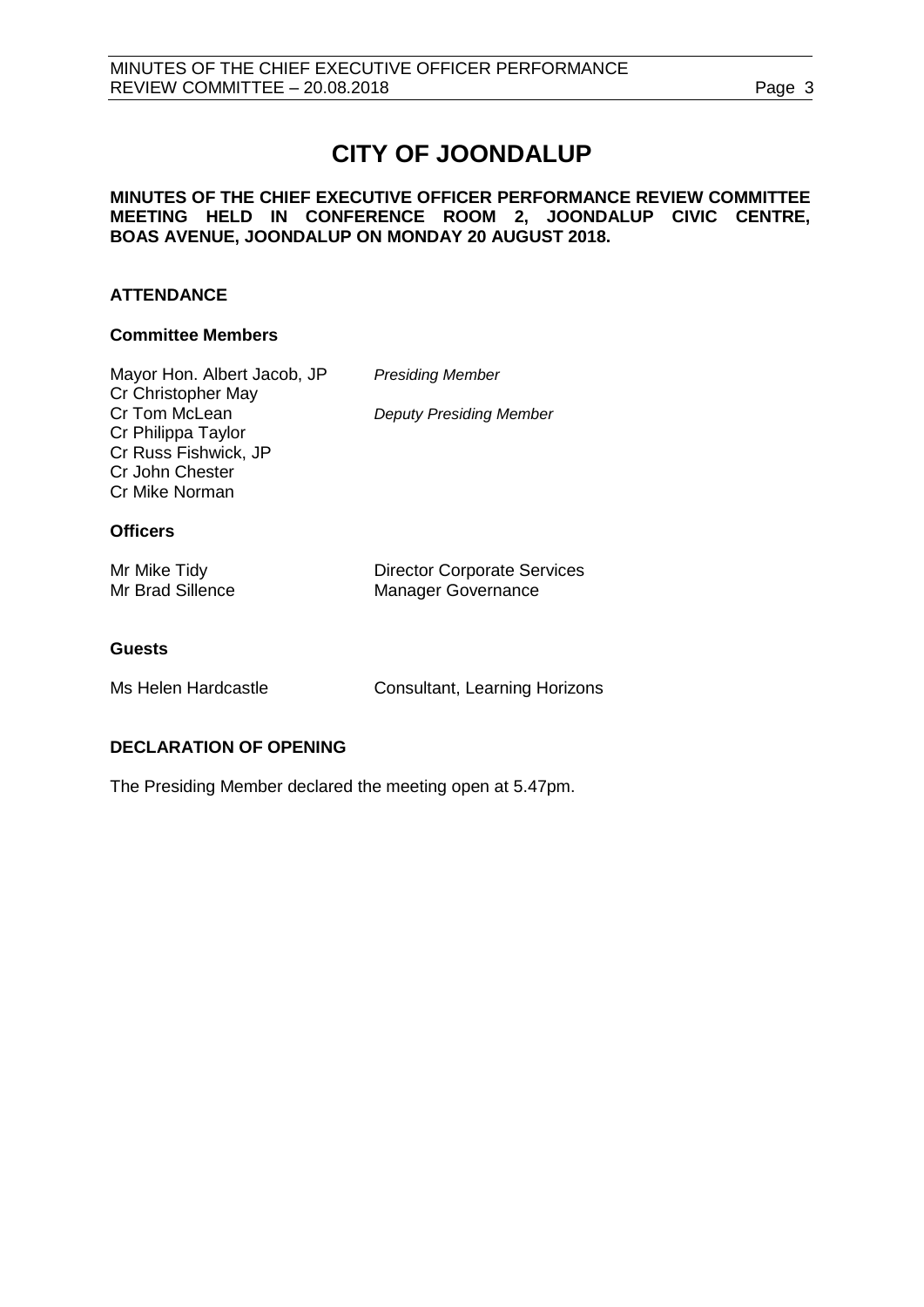### <span id="page-3-0"></span>**DECLARATIONS OF INTEREST**

#### **Disclosures of Financial / Proximity Interest**

A declaration under this section requires that the nature of the interest must be disclosed. Consequently a member who has made a declaration must not preside, participate in, or be present during any discussion or decision-making procedure relating to the matter the subject of the declaration. An employee is required to disclose their financial interest and if required to do so by the Council must disclose the extent of the interest. Employees are required to disclose their financial interests where they are required to present verbal or written reports to the Council. Employees are able to continue to provide advice to the Council in the decision making process if they have disclosed their interest.

| <b>Name/Position</b>      | Mr Garry Hunt - Chief Executive Officer.               |  |  |  |
|---------------------------|--------------------------------------------------------|--|--|--|
| <b>Item No./Subject</b>   | Item 1 - Confidential - Chief Executive Officer Annual |  |  |  |
|                           | Performance Review - Pre-Interview Report.             |  |  |  |
| <b>Nature of interest</b> | Financial Interest.                                    |  |  |  |
| <b>Extent of Interest</b> | Mr Hunt holds the position of Chief Executive Officer. |  |  |  |

#### **Disclosures of interest affecting impartiality**

Elected Members (in accordance with Regulation 11 of the *Local Government [Rules of Conduct] Regulations 2007)* and employees (in accordance with the Code of Conduct) are required to declare any interest that may affect their impartiality in considering a matter. This declaration does not restrict any right to participate in or be present during the decision-making process. The Elected Member/employee is also encouraged to disclose the nature of the interest.

| <b>Name/Position</b>      | Mr Mike Tidy - Director Corporate Services.                 |  |  |
|---------------------------|-------------------------------------------------------------|--|--|
| <b>Item No./Subject</b>   | Item 1 - Confidential - Chief Executive Officer Annual      |  |  |
|                           | Performance Review - Pre-Interview Report.                  |  |  |
| <b>Nature of interest</b> | Interest that may affect impartiality.                      |  |  |
| <b>Extent of Interest</b> | Due to the nature of Mr Tidy's employment relationship with |  |  |
|                           | the Chief Executive Officer.                                |  |  |

#### <span id="page-3-1"></span>**APOLOGIES/LEAVE OF ABSENCE**

#### **Apologies:**

Nil.

#### **Leave of Absence previously approved**

<span id="page-3-2"></span>

| Cr Russell Poliwka     | 26 July to 28 August 2018 inclusive;      |
|------------------------|-------------------------------------------|
| Mayor Albert Jacob, JP | 28 September to 5 October 2018 inclusive. |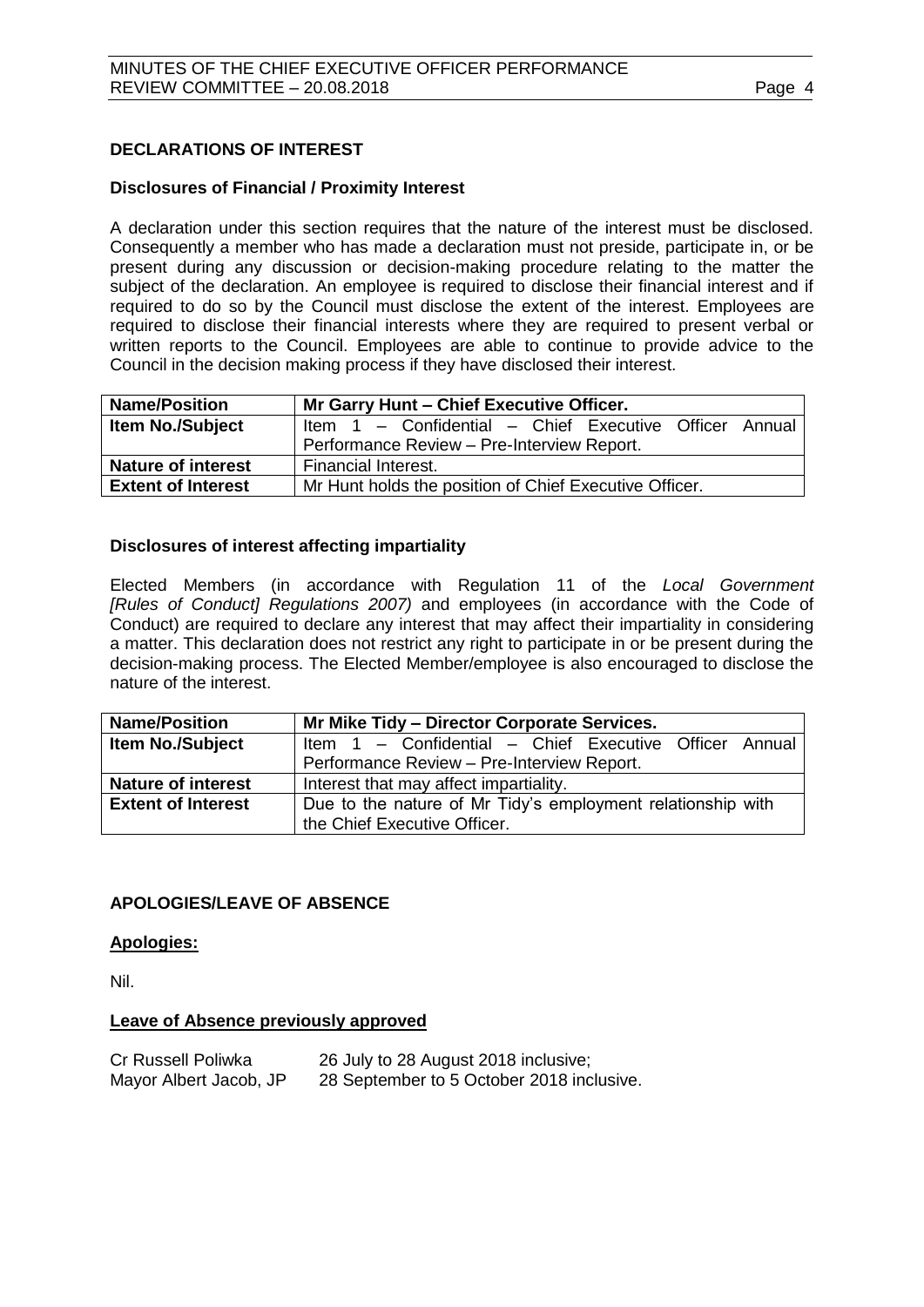#### **CONFIRMATION OF MINUTES**

MINUTES OF THE CHIEF EXECUTIVE OFFICER PERFORMANCE REVIEW COMMITTEE HELD ON 7 MAY 2018

**MOVED Cr Chester, SECONDED Cr Fishwick that the minutes of the meeting of the Chief Executive Officer Performance Review Committee held on 7 May 2018 be confirmed as a true and correct record.**

#### **The Motion was Put and CARRIED (7/0)**

**In favour of the Motion:** Mayor Jacob, Crs, May, McLean, Taylor, Fishwick, Chester and Norman.

#### MINUTES OF THE CHIEF EXECUTIVE OFFICER PERFORMANCE REVIEW COMMITTEE HELD ON 2 JULY 2018

**MOVED Cr Norman, SECONDED Cr Fishwick that the minutes of the meeting of the Chief Executive Officer Performance Review Committee held on 2 July 2018 be confirmed as a true and correct record.**

#### **The Motion was Put and CARRIED (7/0)**

**In favour of the Motion:** Mayor Jacob, Crs, May, McLean, Taylor, Fishwick, Chester and Norman.

#### **ANNOUNCEMENTS BY THE PRESIDING MEMBER WITHOUT DISCUSSION**

The Presiding Member welcomed Ms Hardcastle to the meeting.

#### <span id="page-4-0"></span>**IDENTIFICATION OF MATTERS FOR WHICH THE MEETING MAY BE CLOSED TO THE PUBLIC**

In accordance with Clause 5.2 of the City's *Meeting Procedures Local Law 2013*, this meeting was not open to the public.

#### <span id="page-4-1"></span>**PETITIONS AND DEPUTATIONS**

Nil.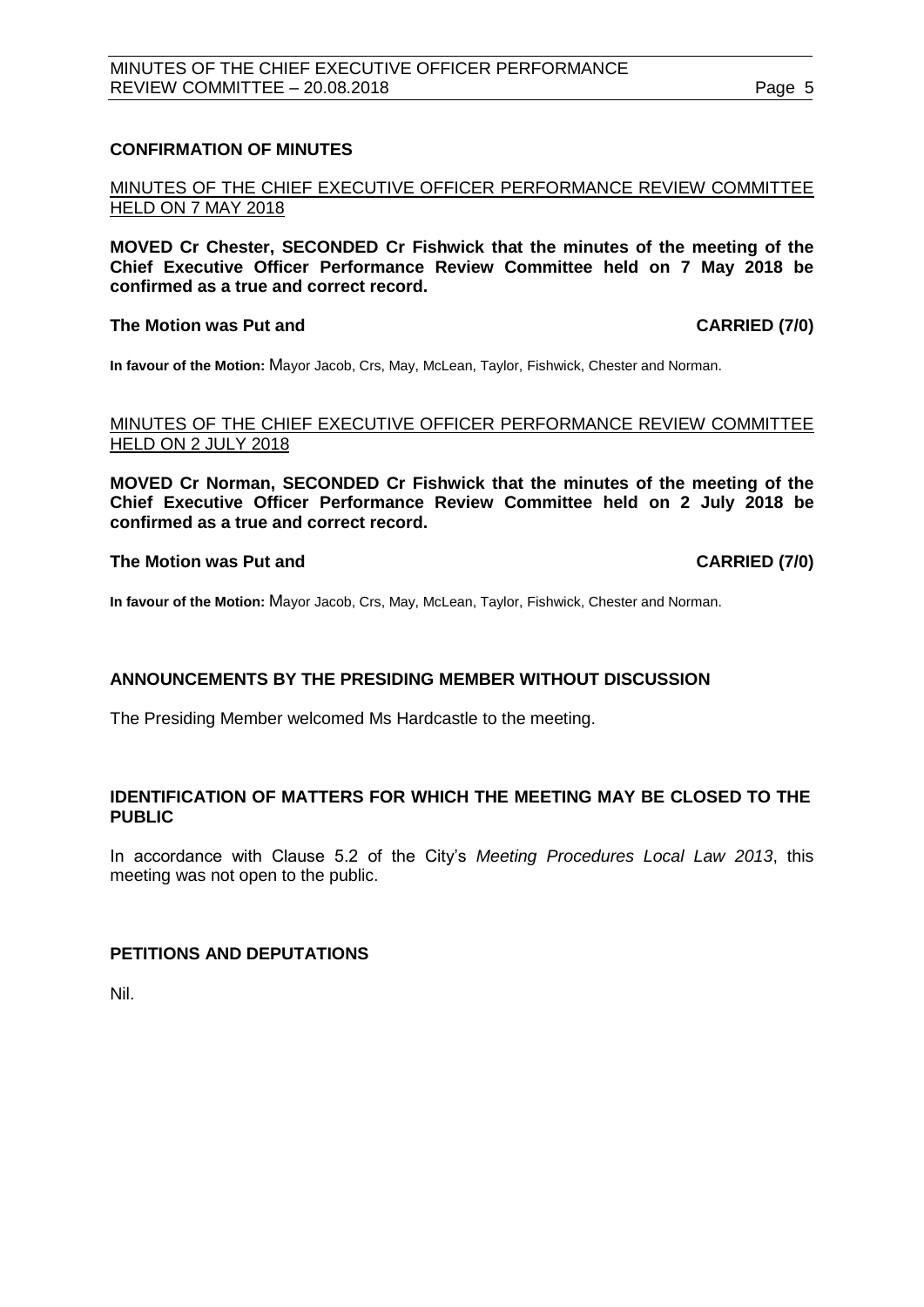#### <span id="page-5-0"></span>**REPORT**

#### **Disclosure of Financial Interest**

| <b>Name/Position</b>      | Mr Garry Hunt - Chief Executive Officer.                           |  |
|---------------------------|--------------------------------------------------------------------|--|
| <b>Item No./Subject</b>   | Item 1 - Confidential - Chief Executive Officer Annual Performance |  |
|                           | Review - Pre-Interview Report.                                     |  |
| <b>Nature of interest</b> | Financial.                                                         |  |
| <b>Extent of Interest</b> | Mr Hunt holds the position of Chief Executive Officer.             |  |

#### **Disclosure of interest affecting impartiality**

| <b>Name/Position</b>      | Mr Mike Tidy - Director Corporate Services.                        |  |  |
|---------------------------|--------------------------------------------------------------------|--|--|
| <b>Item No./Subject</b>   | Item 1 - Confidential - Chief Executive Officer Annual Performance |  |  |
|                           | Review - Pre-Interview Report.                                     |  |  |
| <b>Nature of interest</b> | Interest that may affect impartiality.                             |  |  |
| <b>Extent of Interest</b> | Due to the nature of Mr Tidy's employment relationship with the    |  |  |
|                           | <b>Chief Executive Officer.</b>                                    |  |  |

# <span id="page-5-1"></span>**ITEM 1 CHIEF EXECUTIVE OFFICER ANNUAL PERFORMANCE REVIEW – PRE-INTERVIEW REPORT**

**WARD** All

| <b>RESPONSIBLE</b> | Mr Mike Tidy              |
|--------------------|---------------------------|
| <b>DIRECTOR</b>    | <b>Corporate Services</b> |

**FILE NUMBER** 74574

- 
- **ATTACHMENTS** Attachment 1 Chief Executive Officer Annual Performance Review 2018 Report by Consultant on Elected Member Feedback (Confidential - distributed separately) Attachment 2 Chief Executive Officer's Self Evaluation Report – CEO Performance Review 2018 (Confidential – previously distributed separately to all Elected Members)
	- *(Please Note: The Report and Attachments are confidential and will appear in the official Minute Book only)*
- **AUTHORITY/DISCRETION** Executive The substantial direction setting and oversight role of Council, such as adopting plans and reports, accepting tenders, directing operations, setting and amending budgets.

This report is confidential in accordance with Section 5.23(2)(a) of the *Local Government Act 1995*, which permits the meeting to be closed to the public for business relating to the following:

*a matter affecting an employee or employees.*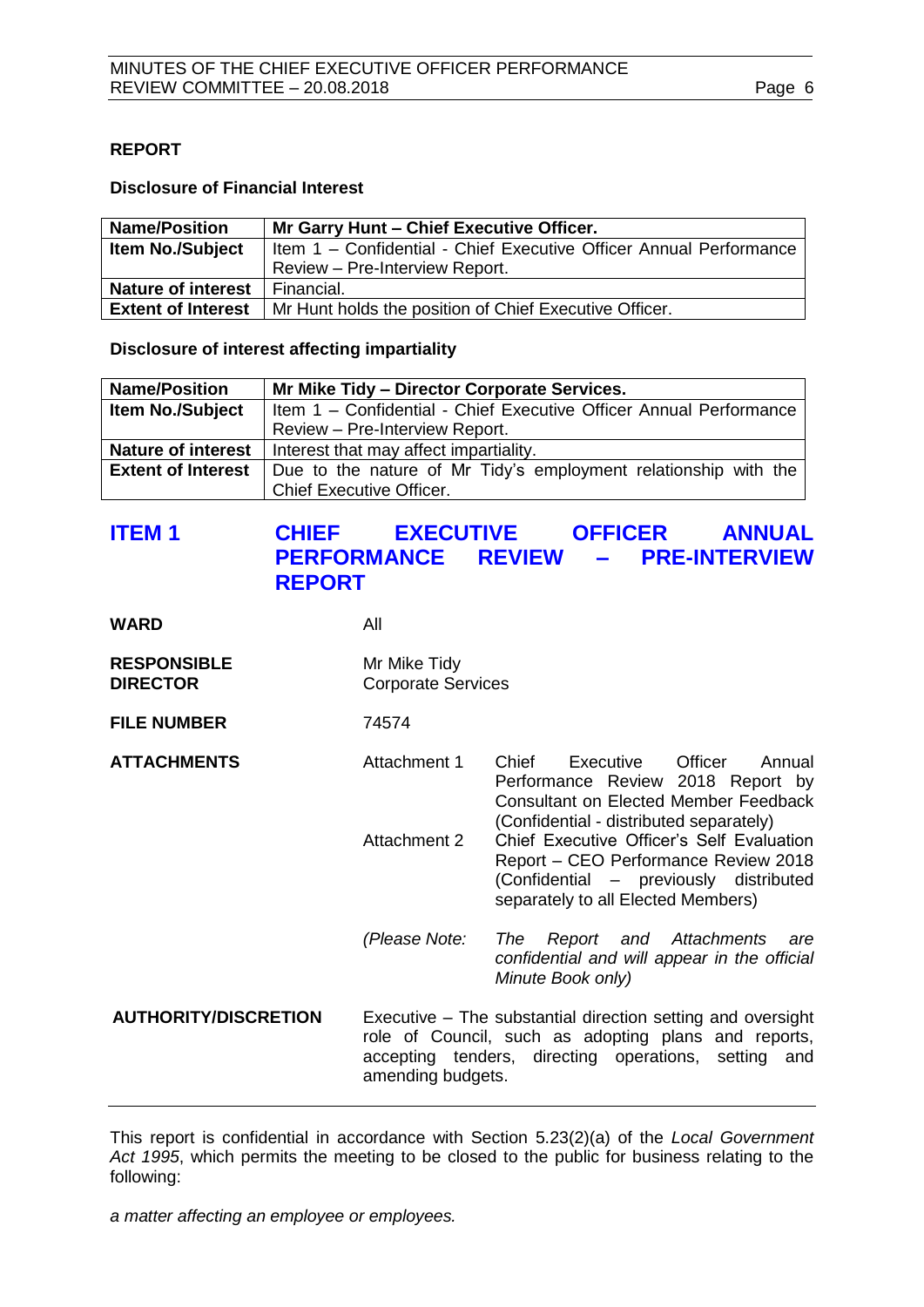A full report was provided to Elected Members under separate cover. The report is not for publication.

#### **OFFICER'S RECOMMENDATION**

That the Chief Executive Officer Performance Review Committee:

- 1 NOTES that the requirements of clause 11.2(c) of the Chief Executive Officer's contract in relation to the Chief Executive Officer completing a self-evaluation report assessing his performance against the prescribed Key Performance Indicators have been met;
- 2 RECEIVES the Chief Executive Officer's Self Evaluation Report on his performance as per Attachment 2 to this Report;
- 3 NOTES that the requirements of clause 11.2(e)(ii) of the Chief Executive Officer's contract in relation to inviting all Elected Members to make written comments on the Chief Executive Officer's performance have been met;
- 4 RECEIVES the Consultant's Report on Elected Member Feedback as per Attachment 1 to this Report.

**MOVED Cr Fishwick, SECONDED Cr Chester that the Chief Executive Officer Performance Review Committee:**

- **1 NOTES that the requirements of clause 11.2(c) of the Chief Executive Officer's contract in relation to the Chief Executive Officer completing a self-evaluation report assessing his performance against the prescribed Key Performance Indicators have been met;**
- **2 RECEIVES the Chief Executive Officer's Self Evaluation Report on his performance as per Attachment 2 to this Report;**
- **3 NOTES that the requirements of clause 11.2(e)(ii) of the Chief Executive Officer's contract in relation to inviting all Elected Members to make written comments on the Chief Executive Officer's performance have been met;**
- **4 RECEIVES the Consultant's Report on Elected Member Feedback as per Attachment 1 to this Report;**
- **5 ENDORSES the revised draft 2018-19 Key Performance Indicators for the Chief Executive Officer as detailed in Attachment 3 to this Report, for consideration and discussion with the Chief Executive Officer at the upcoming Chief Executive Officer Performance Interview.**

#### **The Motion was Put and CARRIED (7/0)**

<span id="page-6-0"></span>**In favour of the Motion:** Mayor Jacob, Crs, May, McLean, Taylor, Fishwick, Chester and Norman.